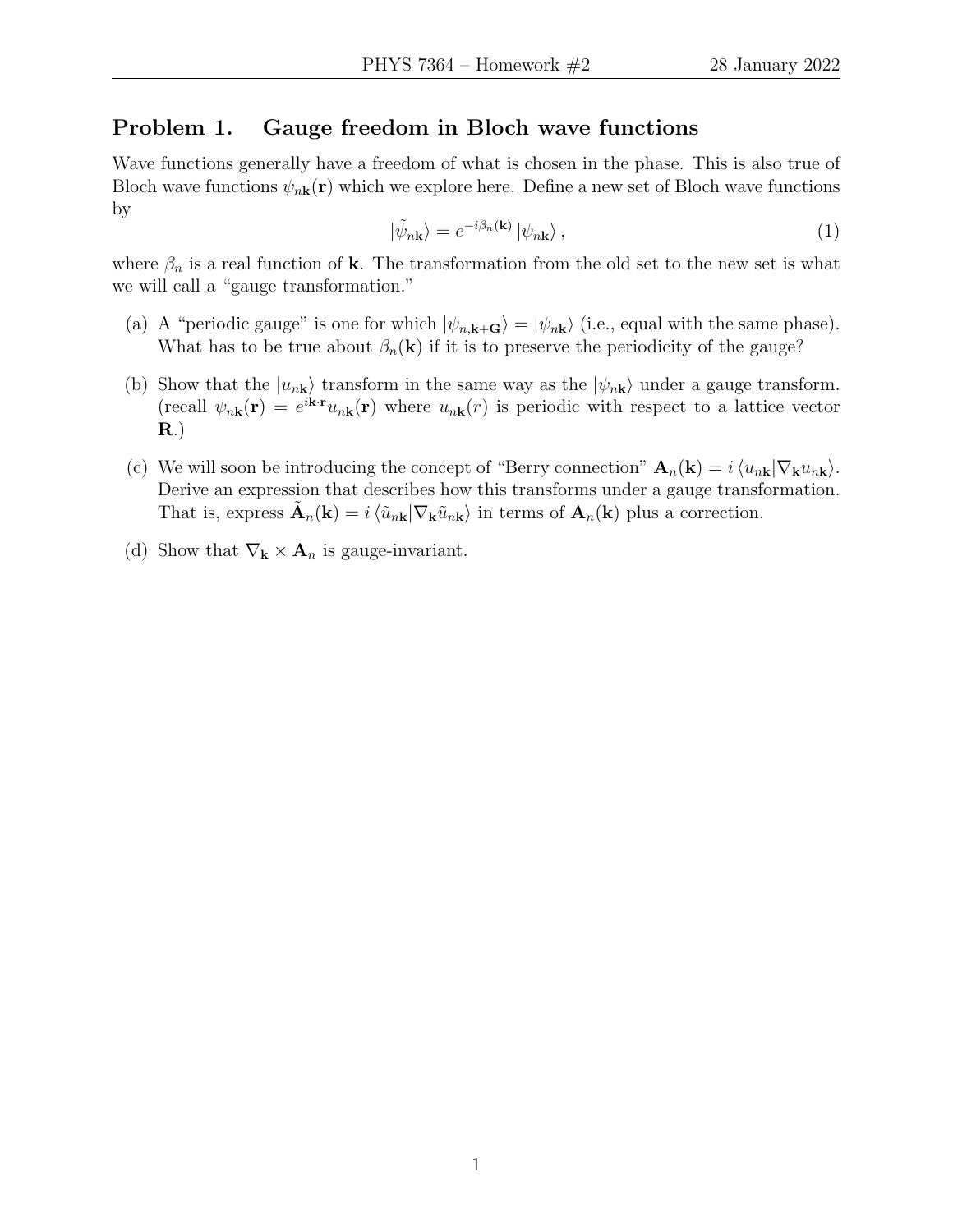### Problem 2. Bloch's theorem, finite lattices, and flux

Consider a finite lattice given by

$$
H = -t\sum_{n=0}^{L-1} (|(n+1)a\rangle\langle na| + |na\rangle\langle(n+1)a|),\tag{2}
$$

- (a) For the boundary conditions  $|L\rangle = |0\rangle$  (periodic boundary conditions), solve this Hamiltonian for eigenvectors and eigenvalues.
- (b) For the boundary conditions  $|L\rangle = e^{i\vartheta} |0\rangle$  ("twisted" boundary conditions), solve the Hamiltonian for eigenvectors and eigenvalues.
- (c) Returning to  $|L\rangle = |0\rangle$  (periodic), we can thread magnetic flux through the system, this is often included by Peierls substitution, where we transform the hopping terms in the Hamiltonian  $|m\rangle\langle n| \to e^{i \int_{na}^{ma} A(x)dx} |m\rangle\langle n|$  in the Hamiltonian, for a vector potential  $A(x)$  (defined as the angular component). If this is a ring then  $\oint A(x)dx = \Phi$  for an enclosed flux  $\Phi$ . Assuming that  $A(x)$  is constant in x, find the eigenvalues and eigenvectors of this ring. How is  $\Phi$  related to  $\vartheta$  from the previous question?
- (d) Now, assume we have the simple, infinite tight-binding model

$$
H = -t \sum_{n=-\infty}^{\infty} (|(n+1)a\rangle \langle na| + |na\rangle \langle (n+1)a|), \tag{3}
$$

we can solve this, inefficiently, by picking a "unit cell" of size  $L$ . In particular, first show that Hamiltonian can be rewritten as

$$
H = -t \sum_{m=-\infty}^{\infty} \left[ \sum_{n=0}^{L-2} (|mL+n+1\rangle \langle mL+n| + |mL+n\rangle \langle mL+n+1|) + |(m+1)L\rangle \langle mL+L-1| + |mL+L-1\rangle \langle (m+1)L| \right]. \tag{4}
$$

If we take as our translation operator  $\hat{T}_L = e^{-i\hat{k}L}$ , and its eigenvalues  $0 \leq kL < 2\pi$ , this defines a Brillouin zone of size  $2\pi/L$ . What is the L-dimensional k-space Hamiltonian we get by stricting to an eigenspace of  $\hat{T}_L$ ? Relate it back to what we found in (b) and (c). How is k related to  $\Phi$  and  $\vartheta$ ? (Hint:  $|mL + n\rangle = \hat{T}_L^m |n\rangle$ )

While we explored this in a simple 1D model, the ideas here easily generalize to higher dimensions and with more complicated unit cells.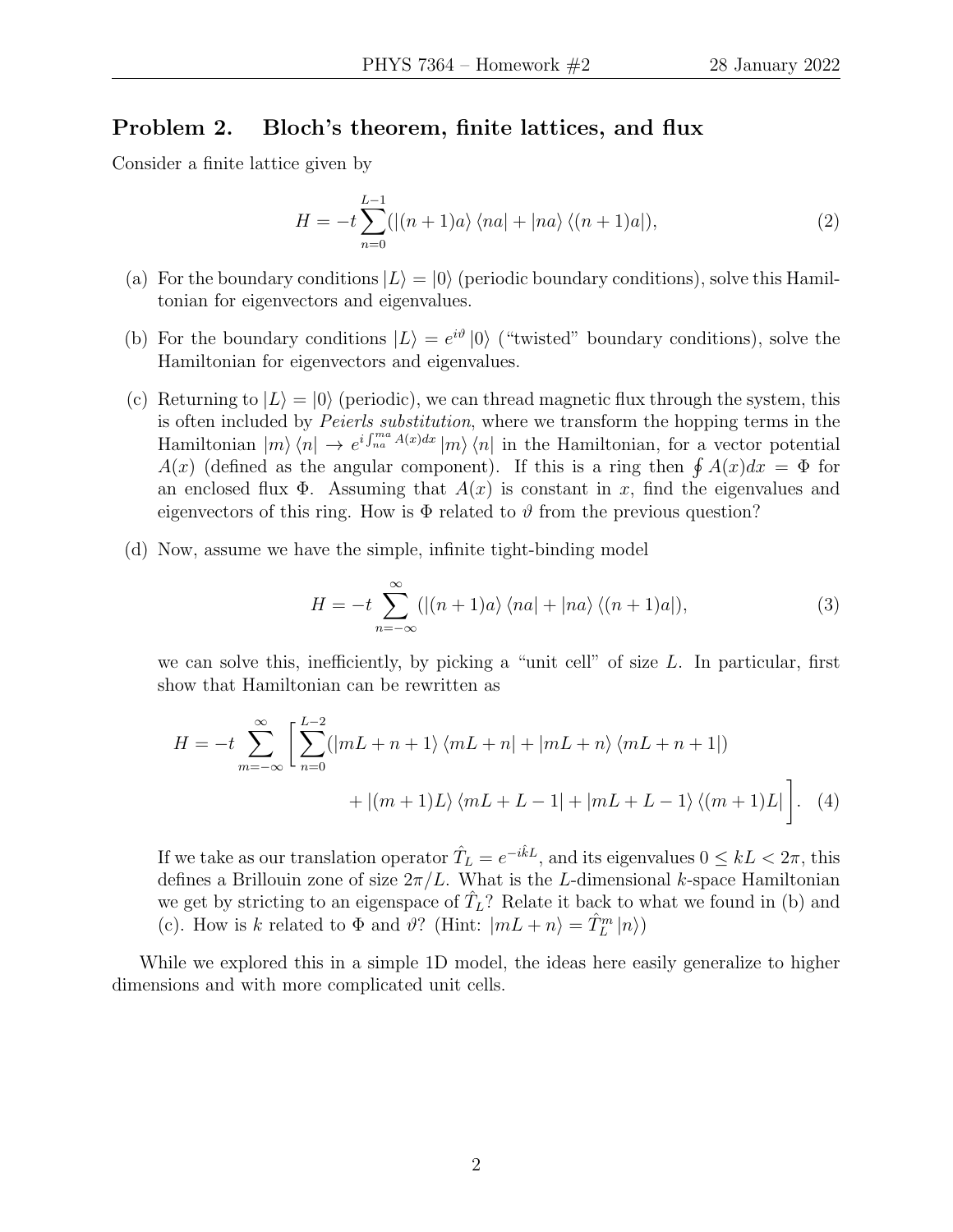# Problem 3. Constructing a "protected" edge state

In many models, we can pick a point in the Brillouin zone where we "expand" in small wave vectors and get effective "continuum" models. One such case is the SSH model when  $|t_2-t_1| \ll t_{1,2}.$ 

For this problem, we can begin with the  $k$ -space Hamiltonian

$$
H(\mathbf{k}) = \begin{pmatrix} 0 & t_1 + t_2 e^{2ika}, \\ t_1 + t_2 e^{-2ika} & 0 \end{pmatrix}.
$$
 (5)

- (a) In the limit of  $|t_2 t_1| \ll t_{1,2}$ , what k vector has the smallest gap between energies? If this happens at  $\mathbf{k}_0$ , expand the Hamiltonian  $H(\mathbf{k}_0 + \mathbf{q})$  for small  $|\mathbf{q}|$ , keeping only terms linear in q.
- (b) The above problem should take the form

$$
h = v_{\rm F} q \sigma_y + m \sigma_x, \tag{6}
$$

Find the energy eigenvalues and eigenvectors of this Hamiltonian and how they depend on q.

(c) To make this a continuum model let  $q = -i\partial_x$ . Further, let m depend on space such that

$$
h = -iv_{\mathcal{F}}\sigma_y \partial_x + m_0 \tanh(x)\sigma_x.
$$
 (7)

Find a solution to this equation with zero eigenvalue when  $m_0 > 0$  and when  $m_0 < 0$ ; plot its magnitude in space. Finally, relate  $m_0$  back to  $t_2$  and  $t_1$ ; what is the difference between  $x < 0$  and  $x > 0$  in the original chain? This continuum solution is due to the "domain wall" in the mass  $m$  and is due to Jackiw and Rebbi. It is a topologically protected edge state.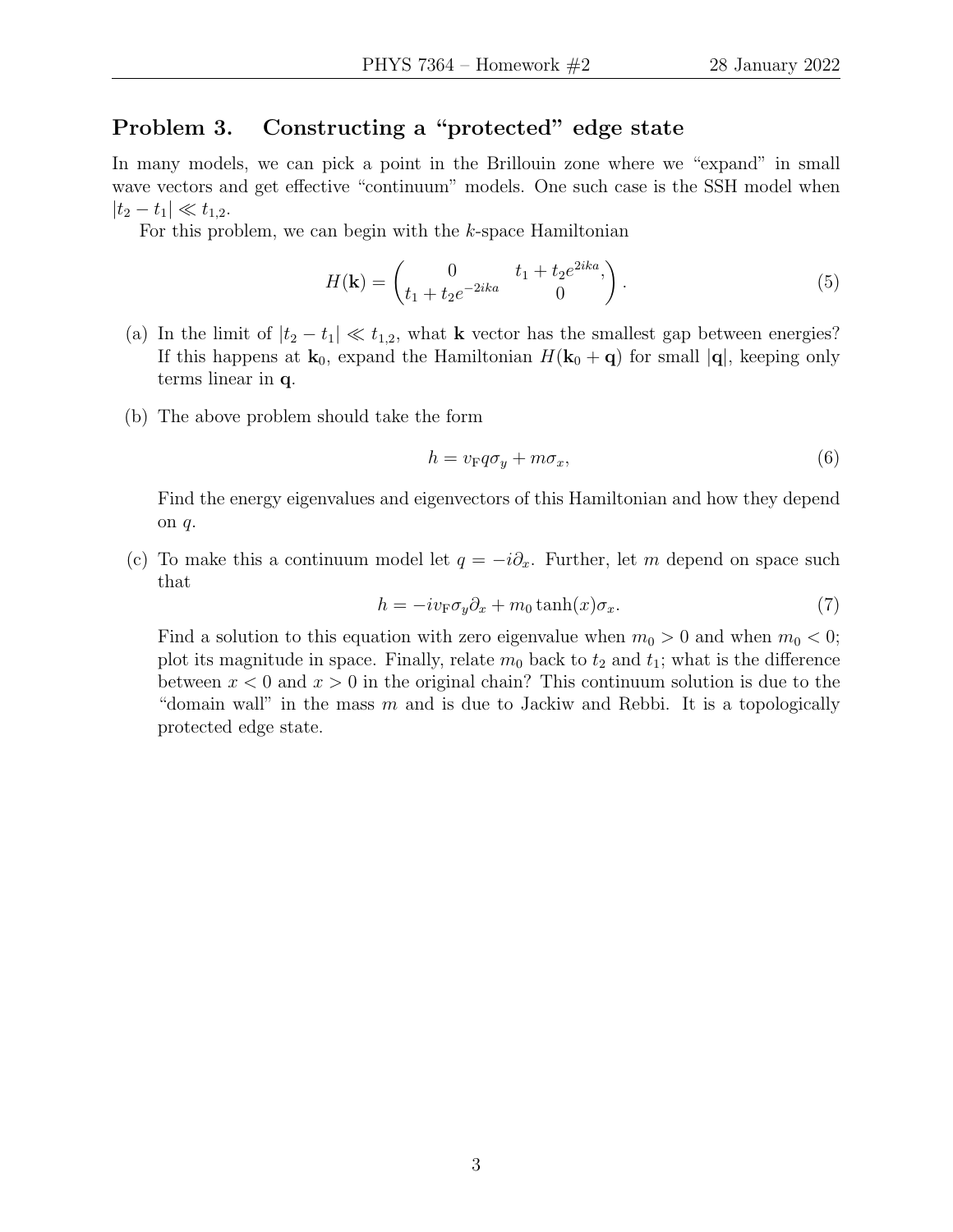## Problem 4. An intro to PYTHTB.PY

We will use this software package to explore tight-binding models, you can find it at [https:](https://www.physics.rutgers.edu/pythtb/) [//www.physics.rutgers.edu/pythtb/](https://www.physics.rutgers.edu/pythtb/). To install it on your local machine, you will need python, which can be found at <https://conda.io>. Once python is installed (either 2.7 or 3.x), you can install PythTB at the command prompt (terminal) with

```
pip install pythtb --upgrade
```
or if you do not have root permissions

#### pip install pythtb --upgrade --user

You will also need some standard python packages like NUMPY (numerics) and MATplotting). This problem is to help get you acquainted with this python package. Download benzene.py from the course website (or see code on the next page). If you need any help, please do not hesistate to contact me.

In this example, we will look at the tight-binding model of benzene, which is made with  $p<sub>z</sub>$  orbitals of Carbon atoms. The Hamiltonian is very much like we considered in Problem 2

$$
H = E_p \sum_j |j\rangle\langle j| + t \left(\sum_{j=0}^5 |j+1\rangle\langle j| + \text{h.c.}\right), \quad |6\rangle = |0\rangle. \tag{8}
$$

However, these atoms exist in a two-dimensional plane at points  $\mathbf{r}_j = r(\cos(j\pi/3),\sin(j\pi/3))$ . We will need this for considering external fields.

- (a) Identify the parameters in the code, and run the code. It should output the energies and eigenvectors (real part of them). Do these match what you found in Problem 2a?
- (b) Now, we mess with the code! Modify it to have a uniform electric field in the  $\hat{x}$  or  $\hat{y}$  direction (your choice) by raising or lowering site energies in a way that is linear in their spatial coordinates. Make a plot of the six eigenvalues versus electric field strength. Does the behavior make sense? Explain why.
- (c) Instead of an external field, now modify model by changing the hopping strength alternate between bonds such that hopping between 0-1, 2-3, and 4-5 have strength  $t+\delta$  and 1-2, 3-4, and 5-0 have stengths  $t-\delta$ . Make a plot of the six eigenvalues versus δ. Does anything special happen at  $δ = t$ ? Explain why?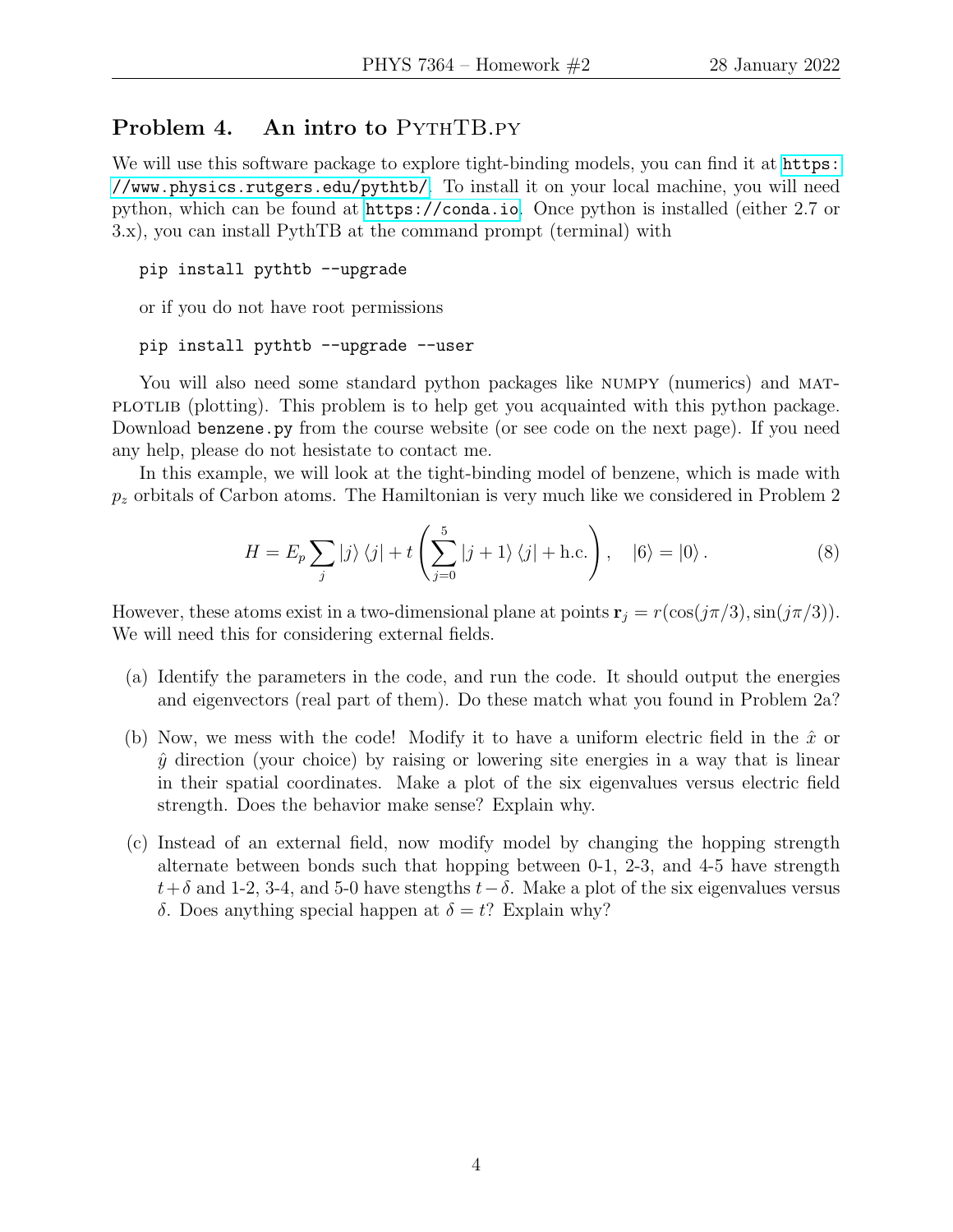# benzene.py – From Berry Phases in Electronic Structure Theory, Appendix D.2

 $\#!/usr/bin/env$  python

from  $\text{if future}$  import print function # python3 style print

# −−−−−−−−−−−−−−−−−−−−−−−−−−−−−−−−−−−−−−−−−−−−−−−−−−−−−−−−−− # Tight-binding model for p\_z states of benzene molecule # −−−−−−−−−−−−−−−−−−−−−−−−−−−−−−−−−−−−−−−−−−−−−−−−−−−−−−−−−−

from pythtb import ∗

```
# set up molecular geometry
\text{lat} = [[1.0, 0.0], [0.0, 1.0]] # define coordinate frame: 2D Cartesian
r = 1.2 # distance of atoms from center
orb=np. zeros ((6, 2), dtype=float ) # initialize array for orbital positions
for i in range (6): \# define coordinates of orbitals
  angle=i * np. pi /3.0orb [i, :] = [r * np \cdot cos(a ng le), r * np \cdot sin(a ng le)]# set site energy and hopping amplitude, respectively
ep = -0.4t = -0.25# \ define \ modelmy_model=tbmodel(0, 2, lat, orb)my_model.set-onsite([ep,ep,ep,ep,ep,ep,ep])my_model.set-hop(t, 0, 1)my_model.set-hop(t,1,2)my_model . set\_hop(t, 2, 3)my_model.set-hop(t, 3, 4)my_model.set-hop(t, 4, 5)my_model.set-hop(t, 5, 0)# print modelmy_model. display()
# solve model and print results
(eval, evec) = my_model. solveall (eig-vectors = True)# print results, setting numpy to format floats as xx. xxx.np. set_printoptions (formatter={'float': '{: \_6.3 \text{ f}}'. format})
# Printeigenvalues and real parts of eigenvectors, one to a lineprint(" \ldots n \ldots eigval \ldots eigve? )
```